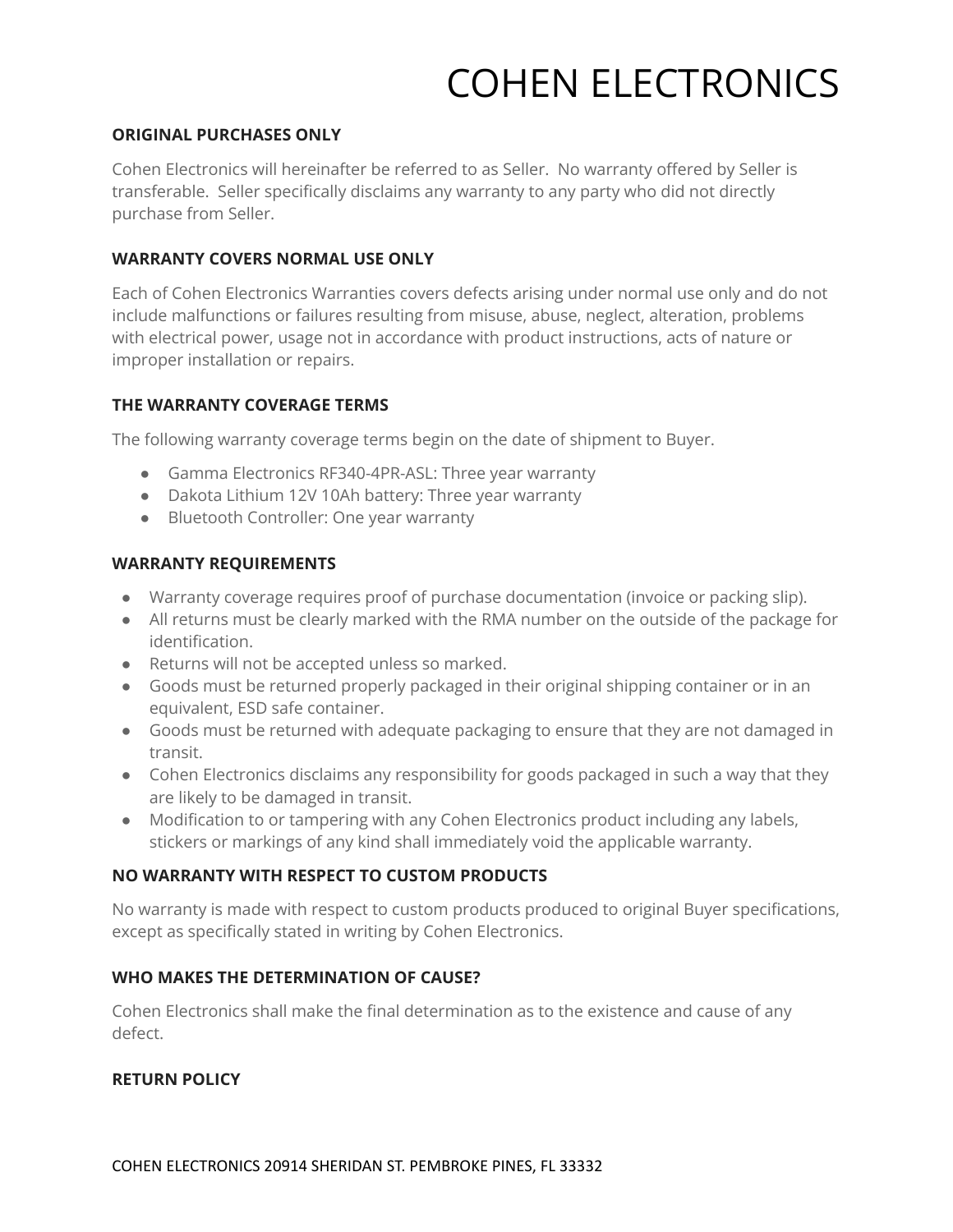# COHEN ELECTRONICS

The customer is responsible for all shipping costs, including freight insurance for goods shipped to Cohen Electronics. If Cohen Electronics elects to repair or replace goods deemed to be within warranty, Cohen Electronics shall pay shipping costs, including freight insurance. If goods are deemed to be outside of warranty they will be returned to the customer at the customer's expense and at the customer's own risk. Seller is not responsible for damage to goods out of warranty incurred in transit.

## **MODIFICATION TO HARDWARE AND SOFTWARE**

Cohen Electronics reserves the right to make modifications to both hardware and software without prior notification.

## **COUNTERFEIT MODULES**

Cohen Electronics will not repair or replace any product that we determine was not manufactured by Cohen Electronics (counterfeit modules).

### **BUYERS REMEDY**

For any claim made under warranty, Buyer's exclusive remedy shall be limited, at the Seller's election, to repair or replace the defective Products, or crediting of the same against future purchases by Buyer at the original purchase price or fair market value, whichever is lower.

### **SOLE WARRANTY**

COHEN ELECTRONICS SHALL IN NO EVENT BE LIABLE TO BUYER OR ANY THIRD PARTY FOR ANY CONSEQUENTIAL, INDIRECT OR INCIDENTAL DAMAGES, INCLUDING, BUT NOT LIMITED TO, LOSS OF PROFITS, LOSS OF BUSINESS INVESTMENT, LOSS OF GOODWILL, AND/OR INTERFERENCE WITH BUSINESS RELATIONSHIPS, EVEN IF ADVISED OF THE POSSIBILITY OF SUCH DAMAGES. COHEN ELECTRONICS SHALL NOT BE LIABLE IN THE EVENT THAT THE PRODUCTS OR ANY DEFECT THEREIN CAUSE ANY DAMAGE TO OR FAILURE OF OTHER EQUIPMENT. THE FOREGOING LIMITATION OF LIABILITY SHALL NOT APPLY TO THE EXTENT THAT IT IS ILLEGAL OR UNENFORCEABLE UNDER APPLICABLE LAW.

In no event shall Cohen Electronics liability exceed the purchase price of the defective product.

Some States do not allow the exclusion or limitation of incidental or consequential damages, so these limitations may not apply to you. This warranty gives you specific legal rights and you may also have other rights which vary from state to state.

## **NON-ASSIGNABILITY OF WARRANTY**

THIS WARRANTY IS THE ONLY WARRANTY MADE BY SELLER WITH RESPECT TO THE PRODUCTS. THERE ARE NO REPRESENTATIONS OR WARRANTIES OF ANY KIND BY THE SELLER OR ANY PERSON WHO IS AN AGENT, EMPLOYEE, OR OTHER REPRESENTATIVE OF SELLER, EXPRESS OR IMPLIED, WITH RESPECT TO THE CONDITION OR PERFORMANCE OF THE PRODUCTS,